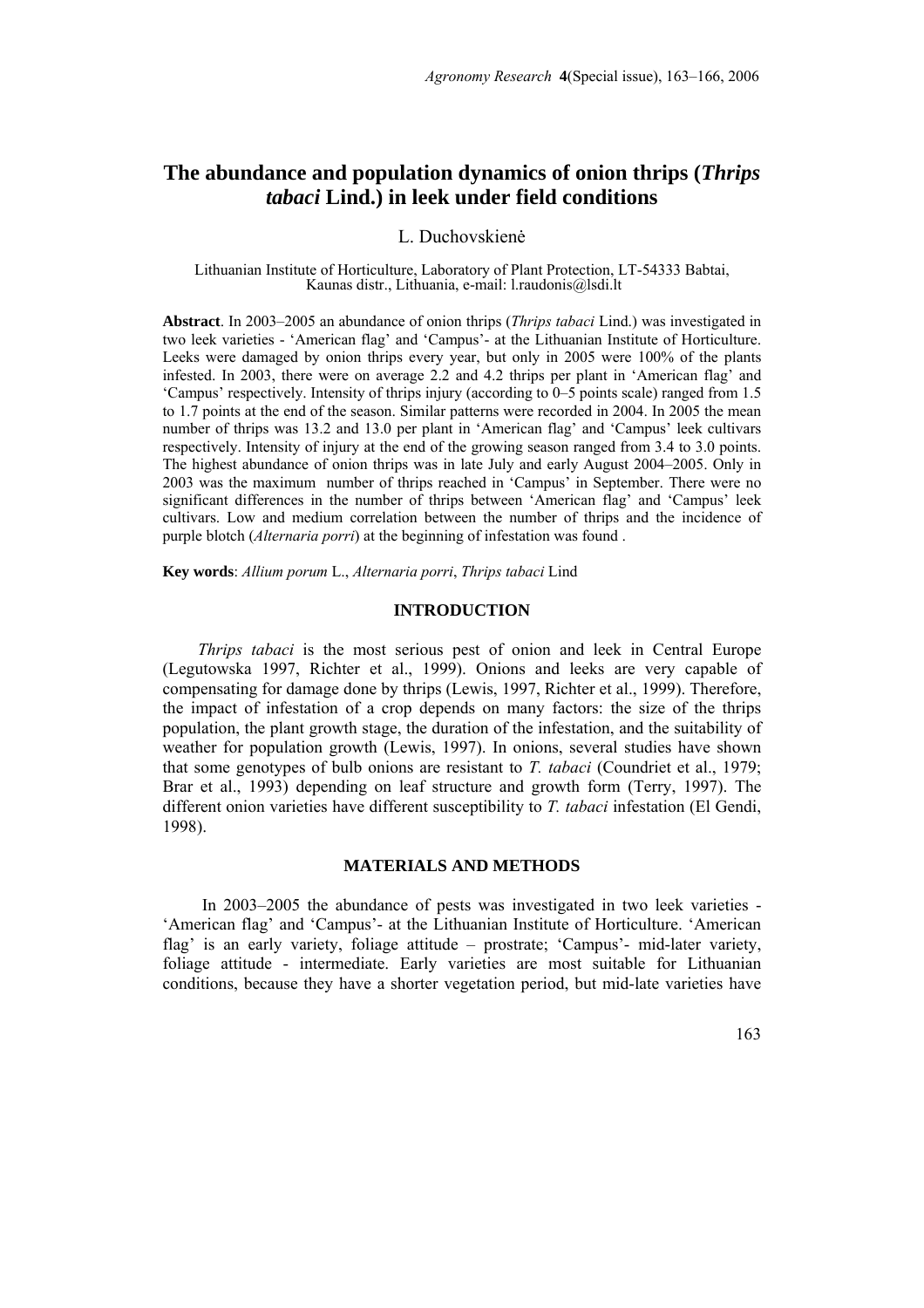the highest contents of dry soluble solids (Dambrauskienė, 1998). Leeks were planted in two blocks, 10 x 45 cm. Samples of 40 randomly chosen plants were collected from each block every 5–6 days. *T. tabaci* were shaken from plants onto white paper and counted. The degree of each plant infestation by purple blotch was evaluated in August. In September, at the end of the field experiment, the degree of thrips infestation was evaluated. Intensity of the damages was established by formula  $R =$  $\Sigma(n-b)$  / N, where n= number of plants damaged at the same level, b= level of damage (according to 0–5 points scale),  $N =$  number of plants in the sample.

# **RESULTS AND DISCUSSION**

Leeks were damaged by onion thrips every year, but only in 2005 were 100% of plants were infested (Fig.1). According to Legutowska (1997), in central Poland all leek plants were damaged by *T. tabaci* from late July to the time of harvest. The mild but wet Atlantic climate of Lithuania is generally unsuitable for *T. tabaci*. Although July 2003 was hot, the first thrips were not found until 22 July (Fig.2). First peak was observed at the beginning of August in both varieties, but the maximum number of thrips was reached in 'Campus' in September. It confirms the results presented by researchers that the maximum density of thrips on leeks in central Poland was found in August and September (Legutowska, 1997) and in Germany in August (Richter et al., 1999).



**Fig. 1.** Number of plants damaged *by Thrips* tabaci in time of mass infestation.



**Fig. 2.** Population dynamic of *Thrips tabaci* in leek, Babtai, 2003.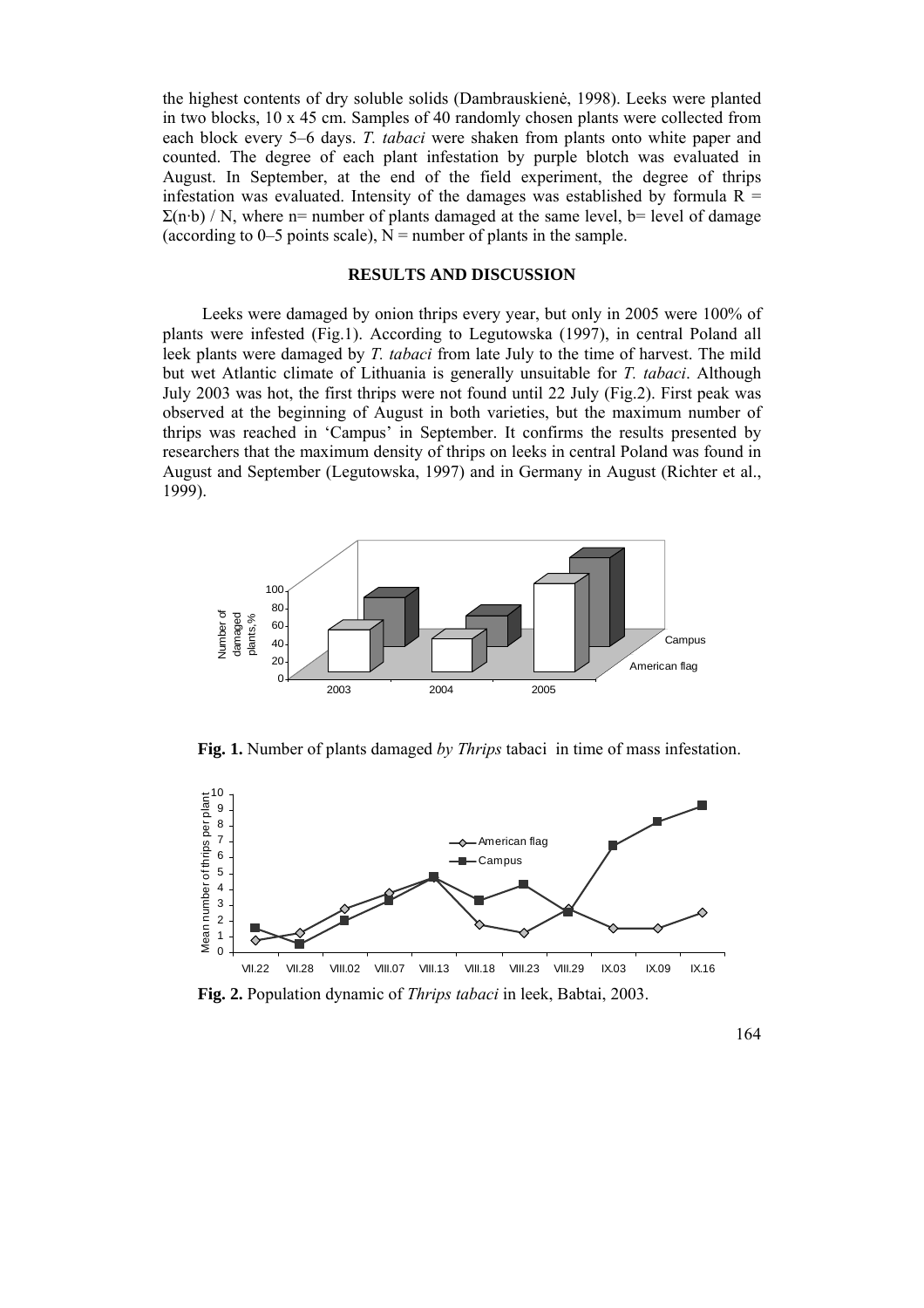|                   | Mean number of <i>Thrips</i><br>tabaci per plant during<br>vegetation |       |       | Incidence of thrips<br>vegetation |     |      | Correlation<br>coefficient<br>damage at the end of between the amount of<br>thrips and incidence of |       |       |
|-------------------|-----------------------------------------------------------------------|-------|-------|-----------------------------------|-----|------|-----------------------------------------------------------------------------------------------------|-------|-------|
| Varieties         |                                                                       |       |       |                                   |     |      | Alternaria porri                                                                                    |       |       |
|                   | 2003                                                                  | 2004  | 2005  | 2003                              | 200 | 2005 | 2003                                                                                                | 2004  | 2005  |
|                   |                                                                       |       |       |                                   | 4   |      |                                                                                                     |       |       |
| 'American         | 2.22                                                                  | 193   | 13 19 | 1.5                               | 13  | 3.4  | 0 2 9 5                                                                                             | 0.317 | 0.607 |
| flag'             |                                                                       |       |       |                                   |     |      |                                                                                                     |       |       |
| 'Campus'          | 4.20                                                                  | 1.69  | 12.98 | 17                                | 1.2 | 3.0  | 0.441                                                                                               | 0.361 | 0.597 |
| LSD <sub>05</sub> | 2.005                                                                 | 0.674 | 1.509 |                                   |     |      |                                                                                                     |       |       |

**Table 1.** Mean number of *Thrips tabaci*, incidence of thrips damage and relation between amount of thrips and incidence of *Alternaria porri*, Babtai, 2003–2005.

Summer of 2004 was cold and rainy, but the first thrips were not recorded until 30 July (Fig. 3). The abundance of thrips was not high: the maximum was registered in the end of July - beginning of August. Summer of 2005 was warmer in comparison with 2004, but colder than in 2003. July 2005 was warm and dry and the thrips invasion was the earliest (Fig.4). In this season thrips abundance was the highest because meteorological conditions were favorable for their development. The maximum of thrips abundance was registered at the end of July - beginning of August.



**Fig. 3**. Population dynamic of. *Thrips tabaci* in leek, Babtai, 2004.



**Fig. 4.** Population dynamic of *Thrips tabaci* in leek, Babtai, 2005.